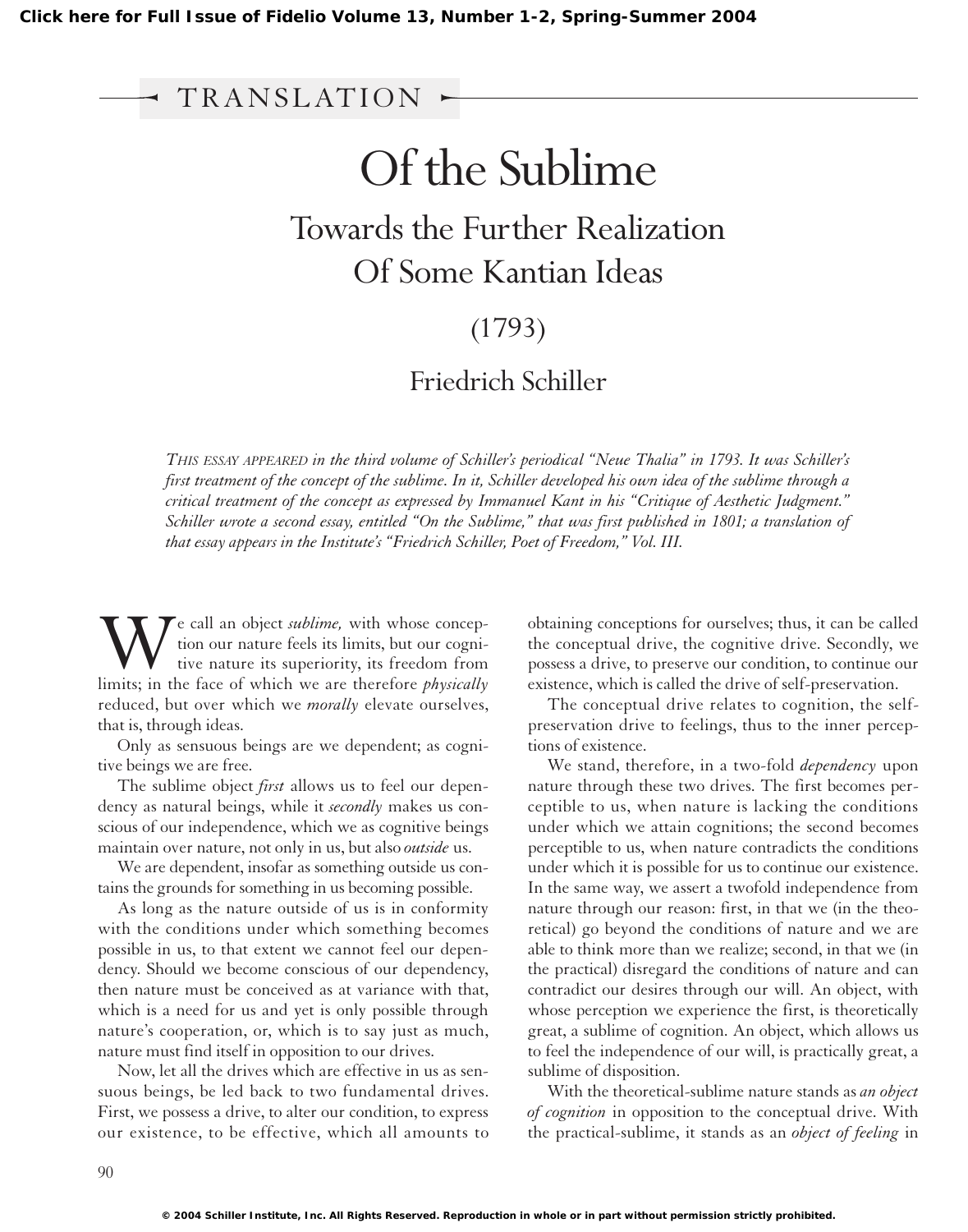opposition to the preservation drive. There it was considered merely as an object, which should extend our cognition; here it is conceived as a power, which can determine our own condition. For this reason Kant called the practical-sublime, the sublime of power or the dynamic-sublime, contrary to the mathematicalsublime. But, because nothing can become clear from the concepts dynamic and mathematical, whether or not the sphere of the sublime is exhausted by this division, I have  $\frac{9}{8}$ therefore preferred the division into  $\frac{8}{9}$ the *theoretical-* and *practical-sublime.*

In what way we are dependent in  $\frac{2}{5}$ cognitions on the conditions of nature and we become aware of this

dependency, will be sufficiently elaborated with the development of the theoretical-sublime. That our existence as sensuous beings is made dependent on conditions of nature outside of us, will indeed scarcely require its own proof. As soon as nature outside of us changes the determinate relationship to us, upon which our physical well-being is grounded, then also our existence in the sensuous world, which rests on this physical well-being, is immediately challenged and placed in danger. Nature therefore has the conditions in its power, under which we exist; and thereby we should take care of this natural relation so indispensable to our existence, our physical life has been given a vigilant guardian by way of the selfpreservation drive, but this drive has been given a warner by way of pain. As soon therefore as our physical condition suffers an alteration, which threatens to determine our condition to the contrary, then pain draws attention to the danger, and the drive of self-preservation is called upon by pain to resistance.

If the danger is of the kind that our resistance would be in vain, then fear must arise. An object, therefore, whose existence conflicts with the conditions of our existence, is, if we do not feel ourselves equal to it in power, an object of fear: fearful.

But, it is fearful for us only as sensuous beings, for only as such are we dependent upon nature. That inside us, which is not nature, which is not subject to the law of nature, has nothing to fear from the nature outside us, considered as power. Nature, conceived as a power, which can indeed determine our physical condition, but has no power over our will, is dynamically or practically sublime.

The practical-sublime distinguishes itself therefore from the theoretical-sublime in that, it clashes with the



*Friedrich Schiller*

conditions of our existence, the latter only with the conditions of our cognition. An object is theoretically sublime, insofar as it bears within itself the conception of infinity, to which representation the imaginative power does not feel itself equal. An object is practically sublime, insofar as it bears within itself the conception of a danger, which our physical power does not feel itself capable of conquering. We are overcome by the attempt to make for ourselves a conception of the first. We are overcome by the attempt to oppose the violence of the second. An example of the first is the ocean at peace; the ocean in a storm is an example of the second. An immensely high tower or moun-

tain can provide a sublime of cognition. If it bends down to us, then it is transformed into a sublime of feeling. However, both again have in common with one another, that through their contradiction with the conditions of our existence and activity they reveal that power in us, which feels itself bound to none of these conditions—a power therefore, which, on the one hand, can conceive more than the senses grasp, and, on the other hand, fears nothing in regard to its independence and suffers no violence in its manifestations, even if its sensuous companion should succumb to the fearful power of nature.

But, even if both kinds of the sublime have an identical relation to our cognitive power, they nonetheless stand in a completely different relation to our sensuousness, which establishes an important difference between them, both of strength and of interest.

The theoretical-sublime contradicts the conceptual drive, the practical-sublime contradicts the preservation drive. With the first, only a single expression of the sensuous conceptual power is challenged, but with the second, the ultimate basis of all possible expressions of the same, namely its existence, is called into question.

Now, indeed, every unsuccessful striving for cognition is connected to aversion, because an active drive is contradicted thereby. But this aversion cannot rise to the level of pain, as long as we know our existence independently of the success or lack of success of such a cognition, and our self-respect does not suffer thereby.

An object, however, which clashes with the conditions of our existence, which would arouse pain in the immediate feeling, arouses terror in the conception; for nature had to make completely other arrangements for the preservation of the power itself, than she found necessary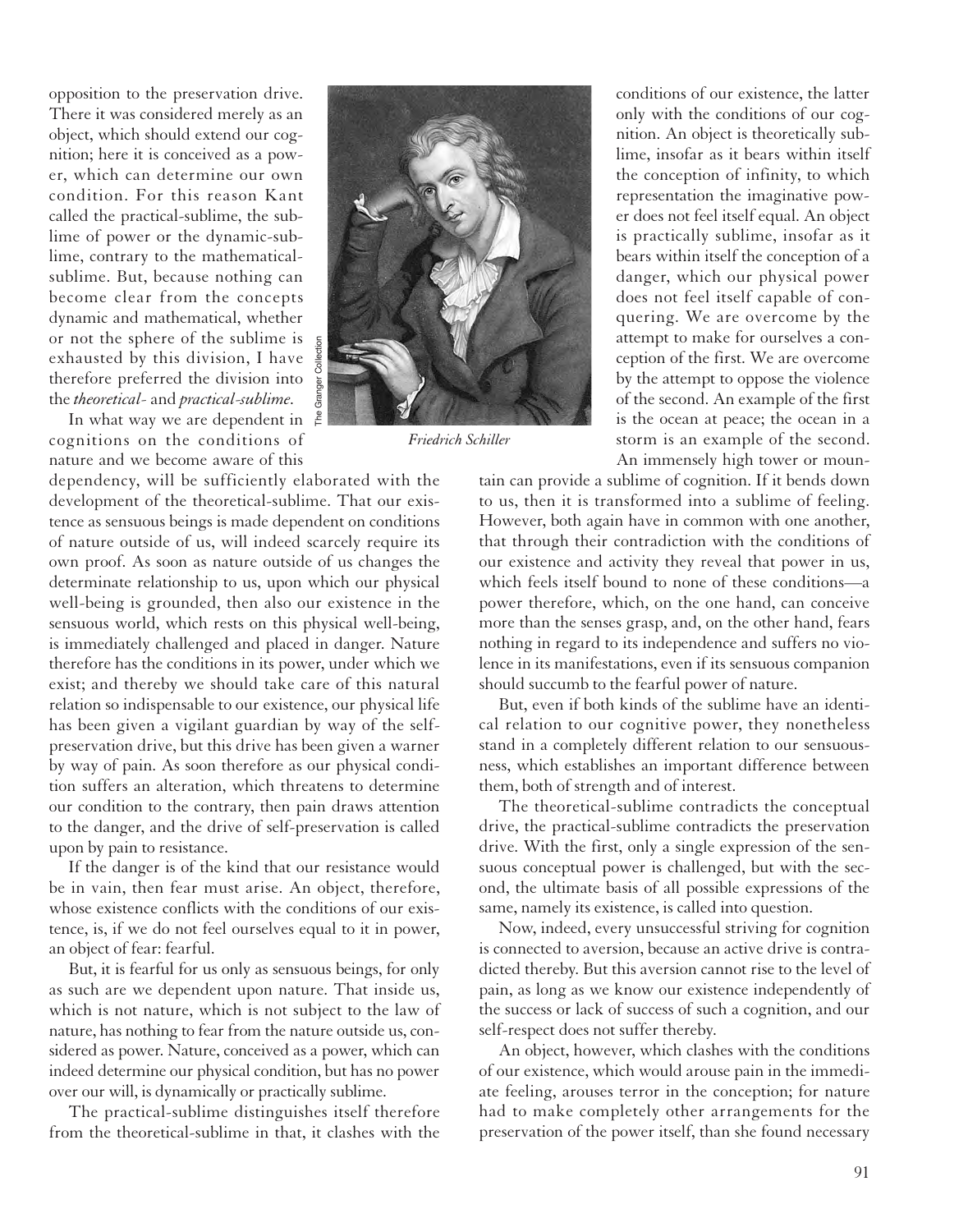for the maintenance of the activity. Our sensuousness is therefore interested in the fearful object completely otherwise than with the infinite; for the drive of self-preservation raises a much louder voice than the conceptual drive. It is entirely something different, if we have to fear for the possession of a single conception, or if we have to fear for the basis of all possible conceptions, our existence in the sensuous world; if we have to fear for existence itself, or for a single expression of the same.

But just for this reason, because the fearful object assails our sensuous nature more powerfully than the infinite, the gap between the sensuous and the supersensuous capability is also felt all the more vividly, the superiority of reason and the inner freedom of the state of mind is felt all the more prominently. Now, since the whole essence of the sublime rests on the consciousness of this our cognitive freedom, and all pleasure in the sublime is based only in this consciousness, it follows automatically (which experience also teaches), that the fearful must make an impression on the aesthetical conception more vividly and more pleasantly than the infinite, and that therefore the practical-sublime, according to the strength of the feeling, has a very great advantage over the theoretical.

The theoretical actually only expands our sphere; the practical-greatness, the dynamic-sublime expands our power.—We actually only experience our true and perfect independence from nature through the latter; for it is something entirely different, to feel oneself independent of natural conditions in the mere act of conception and in one's whole inner existence, than to feel that one has overridden fate, all contingencies, the entire necessity of nature, and to feel sublime. Nothing lies closer to man as a sensuous being than the concern for his existence, and no dependency is more pressing to him than this, to consider nature as that power, which has to rule over his existence. And one feels oneself free from this dependency with contemplation of the practical-sublime. "The irresistible power of nature," Kant says, "allows us, considered as sensuous beings, to recognize our powerlessness indeed, but at the same time reveals in us a capability, to judge ourselves as independent of nature, and a superiority over nature, upon which a self-preservation of a completely different kind is grounded, than is that, which can be challenged by the nature outside us and can be brought into danger—thereby mankind remains undegraded in our person, although man must succumb to that power. In such a manner," he continues, "the fearful power of nature is judged aesthetically by us as sublime, because it calls up in us our power, which is not nature, in order to look at all that, for which we as sensuous beings are concerned—goods, health, and life—as small, and for that reason also to consider that power of nature—to which in considering these goods we

are certainly subjugated—nevertheless as no power for us and our personality, under which we would have to bow, if it were a matter of our highest principles and their affirmation or abandonment. Therefore," he concludes, "nature is here named sublime, because it elevates the imaginative power to the representation of those cases, in which the state of mind itself can make the characteristic sublimity of its determination perceptible."

This sublimity of our cognitive determination—this our practical independence from nature, must indeed be distinguished from that superiority, which we know how to assert over nature as a power in individual cases either through our corporeal powers or through our rationality, and which indeed also has something great, but nothing at all sublime in itself. A man, for example, who fights with a wild animal and overcomes it through the strength of his arms, or also through cunning; a torrent like the Nile, whose power is broken by means of dams, and which the human understanding transforms from a destructive object even into a useful one, in that it collects its overflow into canals and irrigates arid fields with it; a ship on the ocean, which through man-made equipment is able to defy all the turbulence of the wild elements; briefly, all those cases, where man through his inventive understanding has compelled nature to obey him and to serve his purposes, even where nature is superior to him as power and is armed for his destruction—all these cases, I say, awaken no feeling of the sublime, although they have something analogous to it, and for this reason also are pleasing in the aesthetical judgment. But why are they not sublime, since they nevertheless make known the superiority of man over nature?

Here we have to go back to the idea of the sublime, wherein the cause will be easily revealed. In consequence of this idea, only that object is sublime, in the face of which we as natural beings are overpowered, but from which we as cognitive beings, as beings not belonging to nature, feel absolutely independent. Therefore, all natural means, which man applies, in order to resist the power of nature, are excluded through this idea of the sublime; for this idea demands absolutely, that we should not be equal to the object as natural beings, but that we should feel ourselves as independent from it through that, which is not nature in us (and this is nothing other than pure reason). Now, however, all those cited means, through which man becomes superior to nature (skill, cunning, and physical strength), are taken from nature, befit him therefore as a natural being; he resists therefore these objects not as an intelligent being, but rather as a sensuous being, not morally through his inner freedom, but rather physically through the application of natural powers. He is also for this reason not overcome by these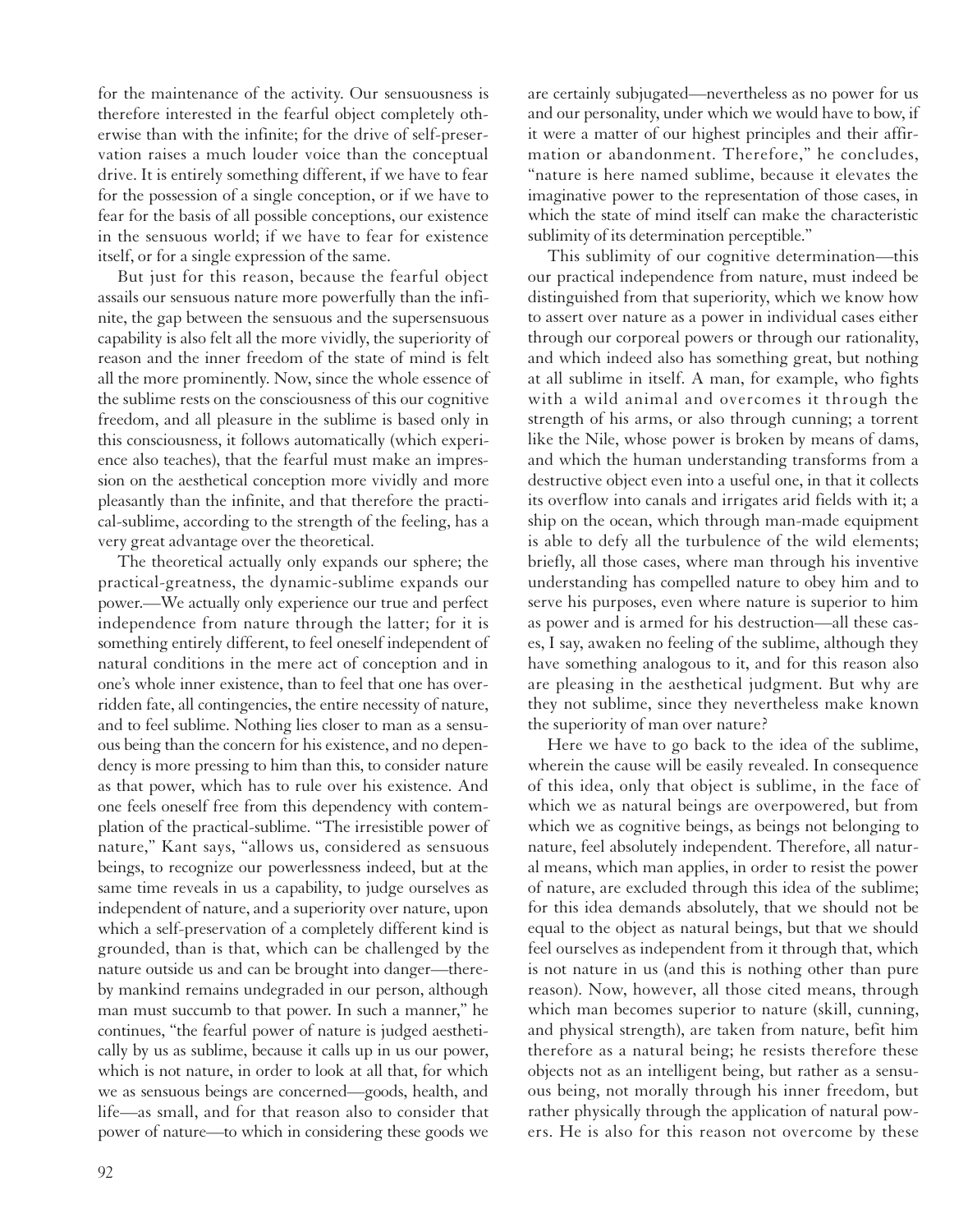objects, but rather he is already superior to them as a sensuous being. However, where he suffices with his physical powers, there is nothing there, which could compel him to resort to his intelligent self, to the inner selfreliance of his cognitive power.

For the feeling of the sublime it is therefore absolutely required, that we see ourselves completely deserted by every physical means of resistance, and seek help on the contrary in our not-physical Self. Fearful must such an object therefore be for our sensuousness, and it is no longer fearful, as soon as we feel ourselves equal to it through natural powers.

This is also confirmed by experience. The most powerful natural power is to just that degree less sublime, as it appears subdued by man, and it rapidly becomes sublime again, as soon as it brings disgrace upon the art of man. A horse, which yet runs around in the woods free and unsubdued, is fearful to us as a natural power superior to us, and can serve as an object for a sublime description. Just this horse, tamed, harnessed to the yoke or to the wagon, loses its fearfulness, and with it also everything sublime. But, if this subdued horse breaks from its bridle, if it rears full of indignity under its rider, if it gains its freedom once again by force, then its fearfulness is there once again and it becomes sublime afresh.

The physical superiority of man over the powers of nature is therefore so little the basis of the sublime, that almost everywhere it is encountered, it weakens or completely destroys the sublimity of the object. Indeed, we can dwell with evident pleasure on the contemplation of human skill, which has been known to overcome the wildest powers of nature, but the source of this pleasure is logical and not aesthetical; it is an effect of reflection and is not imparted through the immediate conception.

Nature is therefore nowhere practically sublime, except where it is fearful. But now the question arises: Is the opposite also the case? Is nature everywhere where it is fearful, also practically sublime?

Here we have to go back once again to the idea of the sublime. Thus it is an essential requirement thereto, that we feel ourselves as sensuous beings dependent upon the object; thus, on the other side, it essentially requires that we feel ourselves as cognitive beings independent of the same. Where the first does not exist, where the object has nothing at all fearful for our sensuousness, there no sublimity is possible. Where the second is missing, where the object is merely fearful, where we do not feel ourselves superior to it as cognitive beings, there sublimity is just as little possible.

Inner mental freedom is absolutely required in order to find the fearful sublime and to have pleasure in it; for it can indeed only be sublime, in that it allows us to feel our independence, our mental freedom. But now the real and earnest fear removes all mental freedom.

The sublime object must therefore be indeed fearful, but it may not arouse actual fear. Fear is a condition of suffering and of violence; the sublime can alone please in the free contemplation and through the feeling of inner activity. Either, therefore, the fearful object may not direct its power at us at all, or if this occurs, then our mind must remain free, while our sensuousness is overwhelmed. This latter case is, however, most rare, and requires an elevation of human nature, which can hardly be thought possible in a subject. For where we find ourselves actually in danger, where we ourselves are the object of a hostile natural power, there the aesthetical judgment is done for. As sublime as an ocean storm, seen from the shore, may be, so little may those who find themselves on the ship which is smashed to pieces by the same, be disposed to pass this aesthetical judgment over it.

We are therefore only dealing with the first case, where the fearful object lets us indeed see its power, but does not direct it at us, where we know we are secure before the same. We place ourselves then merely in the imagination, in the case where this power could strike us and all resistance would be in vain. The terrible is therefore merely in the conception; but also already the mere conception of danger, if it is to some extent lively, brings the preservation drive into motion, and something takes place analogous to what the actual feeling would produce. A shudder seizes us, a feeling of anxiety moves us, our sensuousness is aroused. And without this commencement of actual suffering, without this serious attack on our existence, we would merely play with the object; and it must be serious, at least in the feeling, if reason should have recourse to the idea of its freedom. Also, the consciousness of our inner freedom can only have value and count for something, insofar as it is serious about it; it can not, however, be serious about it, if we merely play with the conception of the danger.

I have said, that we must consider ourselves secure, if the fearful is to please us. But, now, there are mishaps and perils, in the face of which man can never know himself to be secure and which can nevertheless be sublime in the conception, and also really are sublime. The idea of security can therefore not be limited to the fact that one knows that he has physically escaped danger, as, for example, when one looks down from a high and wellsecured railing into a great abyss, or from a high ground onto the storming sea. Here, of course, the fearlessness bases itself upon the conviction of the impossibility, that one can be struck. However, upon what would one want to base his security before fate, before the omnipresent power of the Divinity, before painful illnesses, before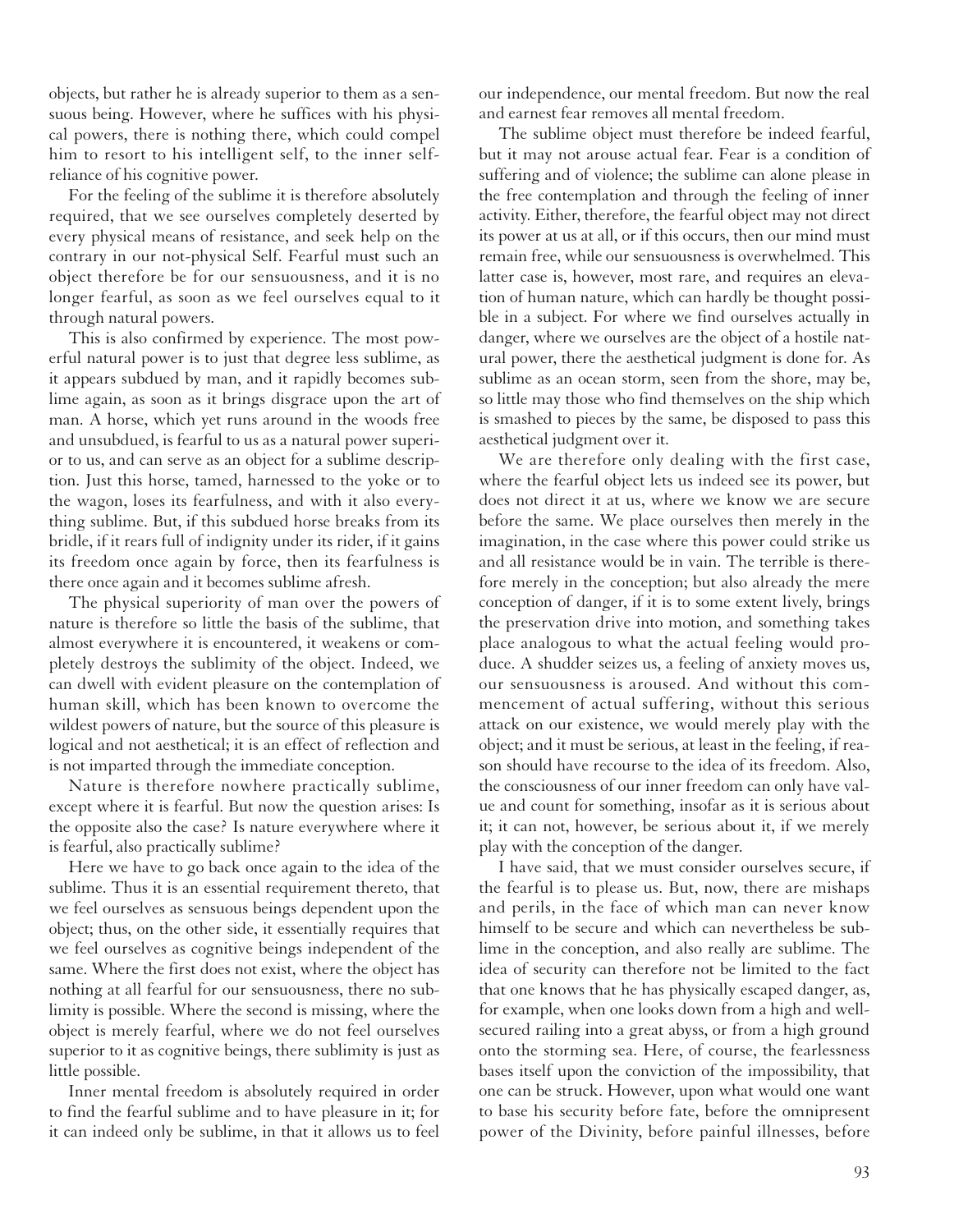heavy losses, before death? Here no physical basis for calm exists at all; even if at the same time we say to ourselves, that we are anything but removed from the same.

There is therefore a twofold basis of security. Before such evils, from which to escape stands in our physical capacity, we can have external physical security; before such evils, however, which in a natural way we are able neither to resist nor elude, we can merely have inner or moral security. This difference is important, especially in relationship to the sublime.

*Physical security* is an immediate cause of calm for our sensuousness, without any relationship to our inner or moral condition. Thence, also, nothing at all is required, to contemplate an object without fear, before which one finds oneself in this physical security. Thence one also observes among men a far greater unanimity of judgment about the sublime of such objects, whose view is connected to this physical security, than of those, before which one has only moral security. The cause is apparent. Physical security is to the benefit of every one in the same way; moral security on the contrary assumes a mental state, which is not found in all subjects. But because this physical security is valid merely for sensuousness, it has nothing in itself, which could please reason, and its influence is merely negative, in that it merely prevents the self-preservation drive from being startled and one's mental freedom from being cancelled.

It is entirely different with the inner or *moral security.* This is indeed also a cause of calm for sensuousness (otherwise it were itself sublime), but it is so only indirectly through ideas of reason. We look at the fearful without

fear, because we feel ourselves removed from the power of the same over us, as natural beings, either through the consciousness of our innocence, or through ideas of the indestructibility of our being. This moral security postulates therefore, as we see, religious ideas; for only religion, but not morality, puts forward the grounds of calm for our sensuousness. Morality follows the direction of reason inexorably and without any regard for the interest of our sensuousness; it is religion, however, which seeks to establish a reconciliation, an agreement between the demands of reason and the desires of sensuousness. Therefore, it does not at all suffice for moral security, that we possess a moral disposition, but rather it is still required, that we think of nature in agreement with the moral law, or what

is here the same, that we think of nature under the influence of a pure cognitive Being. Death, for example, is such an object, before which we have only moral security. The vivid conception of all the horrors of death, combined with the certainty of not being able to escape it, would make it completely impossible for most men, because most are surely far more sensuous beings than cognitive beings, to combine as much calm with this conception, as is required for an aesthetical judgment—if the cognitive belief in immortality, even for sensuousness itself, did not provide a tolerable departure.

But one must not understand this as though the conception of death, if it is combined with sublimity, obtained this sublimity through the idea of immortality.—Nothing is less true!—The idea of immortality, as I understand it here, is a cause of calm for our drive towards continuance, hence for our sensuousness, and I must observe once and for all, that with respect to everything which should make a sublime impression, sensuousness with its requirements has been absolutely set aside, and every cause of calm has to be sought only in reason. That idea of immortality therefore, in connection with which sensuousness is still to a certain extent taken into account (as it is laid down in all positive religions), can contribute nothing at all to making the conception of death into a sublime object. On the contrary, this idea must as it were only stand in the background, in order merely to come to the aid of sensuousness, if this felt itself exposed hopelessly and defenselessly to all the horrors of destruction and was in danger of succumbing to this violent attack. But if this idea of immortality becomes pre-



*Leonardo da Vinci, "An old man seated in profile; four studies of swirling waters."*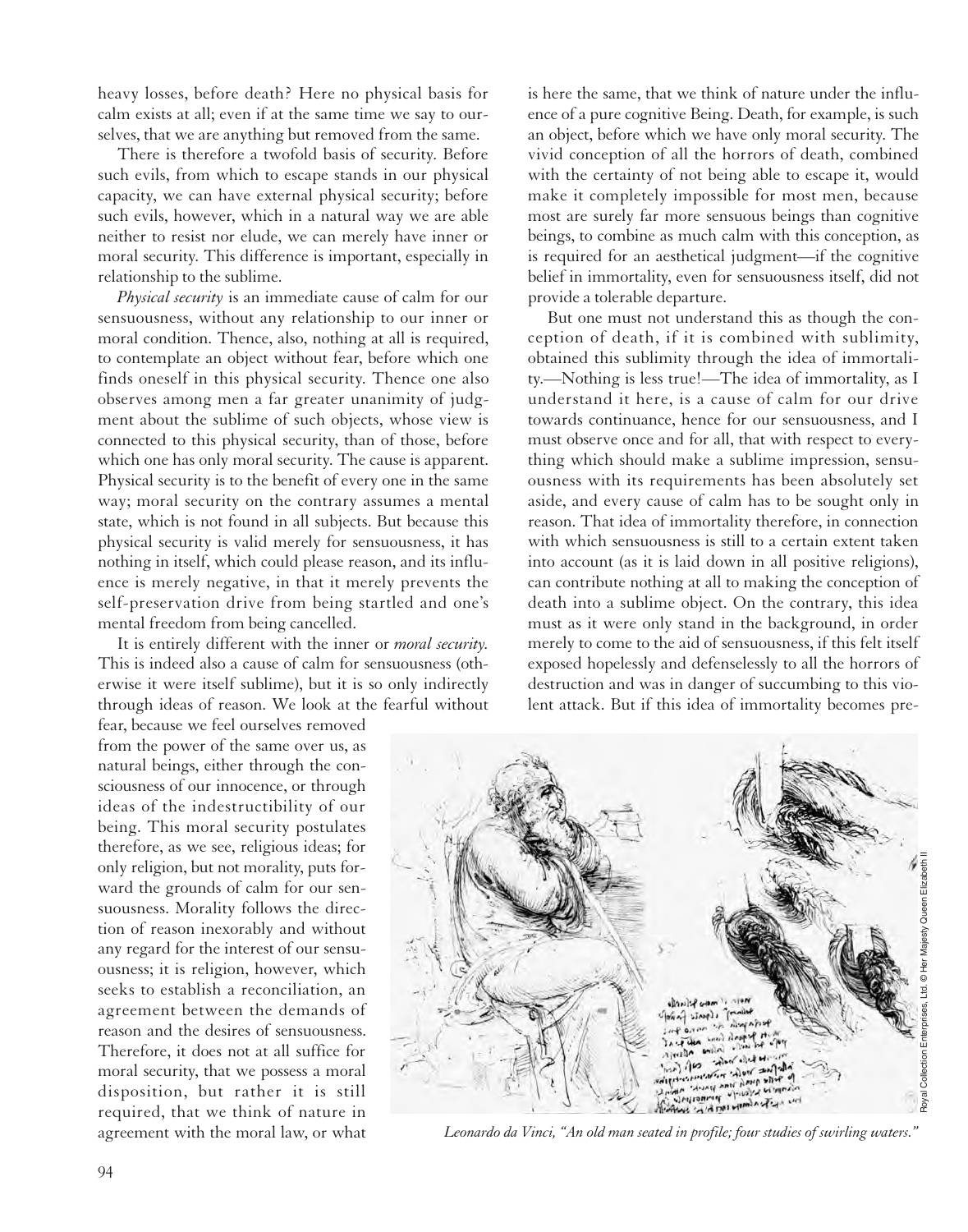dominant in the mind, then death loses its fearfulness, and the sublime vanishes.

Divinity, conceived in its omniscience, which shines through all the twists of the human heart, in its holiness, which suffers no impure emotion, and in its power, which has our physical fate in its control, is a fearful conception, and for this reason can turn into a sublime conception. Before the effects of this power we can have no physical security, because it is equally impossible to avoid the same and offer resistance. Therefore, only moral security is left to us, which we base upon the justice of this Being and upon our innocence. We view the frightened appearances, through which its power is revealed, without fear, because the consciousness of our innocence places us securely before it. This moral security makes it possible for us, not to entirely lose our mental freedom with the conception of this boundless, irresistible and omnipresent power; for, where this is gone, the mind is disposed to no aesthetical judgment. But it cannot be the cause of the sublime, because this feeling of security, although it rests on moral grounds, nevertheless ultimately only supplies a cause of calm for sensuousness and satisfies the drive of self-preservation, but the sublime is never grounded on the satisfaction of our drives. If the conception of Divinity should become practically (dynamically) sublime, then we may refer the feeling of our security not to our existence, but rather to our principles. It must be a matter of indifference to us, how we as natural beings fare with it, if we, only as intellects, feel ourselves independent of the effects of its power. But we feel ourselves independent even of the Omnipotent as cognitive beings, insofar as even the Omnipotent does not cancel our autonomy, cannot determine our wills contrary to our principles. Therefore, only insofar as we deprive the Divinity of all natural influence upon the determinations of our wills, is the conception of its power dynamically sublime.

To feel independent of the Divinity in His determinations of the will, is nothing other than to be conscious that the Divinity can never act as a power on our wills. But because the pure will must always coincide with the Will of the Divinity, the case can never arise, that we determine ourselves from pure reason against the Will of the Divinity. We therefore deprive it of influence on our wills, merely insofar as we are conscious that it could flow into the determinations of our wills through nothing other than through its unanimity with the pure laws of reason in us; therefore, not through authority, not through reward or punishment, not through regard to its power. Our reason reveres nothing in the Divinity except its holiness, and also fears nothing from it except its disapproval—and even this only insofar as it recognizes its

own law in the Divine Reason. But, it is not up to the Divine Caprice to disapprove or to approve of our disposition; but rather, that is determined through our conduct. In the single case, therefore, where the Divinity could become fearful for us, namely in its disapproval, we are not dependent upon the Divinity. The Divinity, therefore, conceived as a power, which can indeed cancel our existence, but as long as we still have this existence, can have no influence on the actions of our reason, is dynamically sublime—and also, only that religion, which gives us this conception of the Divinity, bears the seal of sublimity in itself.

The object of the practical-sublime must be fearful for sensuousness; an evil must threaten our physical condition, and the conception of danger must set the selfpreservation drive into motion.

Our *intelligible self,* that in us which is not nature, must distinguish itself with each impulse of the preservation drive from the sensuous part of our being, and must become conscious of its self-reliance, its independence from everything which can befall our physical nature; briefly stated, it must become conscious of its freedom.

This freedom is, however, absolutely only moral, not physical. We may feel ourselves superior to the fearful object not through our natural powers, not through our understanding, not as sensuous beings; for then our security would always be determined alone through physical causes, therefore empirically, and therefore would always still remain a dependency upon nature. Rather, it must be completely indifferent to us, how we fare with it as sensuous beings, and our freedom must consist merely in the fact that we in no way consider our physical condition, which can be determined through nature, as our self, but rather look upon it as something foreign and strange, which has no influence upon our moral person.

Great is he who overcomes the fearful. Sublime is he who does not fear it, even when he himself is overcome.

Hannibal was theoretically great, since he created a passage for himself to Italy over the impassable Alps; he was only practically great, or sublime, in misfortune.

Hercules was great, since he undertook and completed his Twelve Labors.

Prometheus was sublime, since, put in chains in the Caucasus, he did not regret his deed and did not confess that he was wrong.

One can show oneself to be great in good fortune, sublime only in misfortune.

Therefore, every object is practically sublime, which indeed allows us to observe our impotence as natural beings, but at the same time reveals a capacity for resistance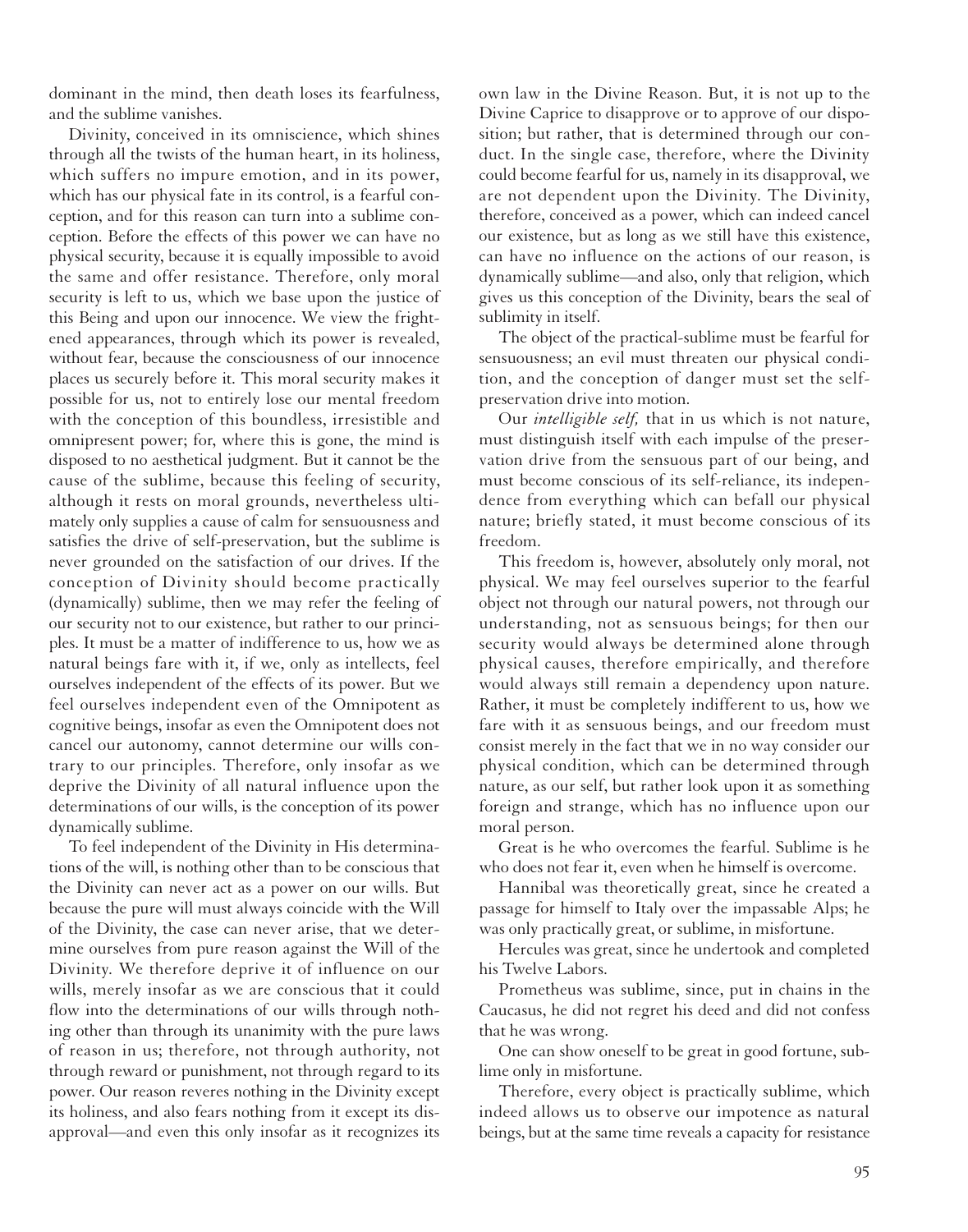in us of a completely different kind, which does not indeed remove the danger from our physical existence, but (which is infinitely more) separates our physical existence itself from our personality. It is therefore not a security which is material and merely pertaining to a single case, but rather a security which is ideal and extending to all possible cases, of which we become conscious with the conception of the sublime. This grounds itself therefore in no way upon the overcoming or the removal of danger threatening us, but rather upon the clearing away of the final condition under which there can alone be danger for us, while it teaches us to regard the sensuous part of our being, which alone submits to the danger, as a foreign thing of nature, which does not concern our true person, our moral self at all.

\*\*\*

After establishing the idea of the practical-sublime, we are able to classify it according to the diversity of objects through which it is produced, and according to the diversity of relations in which we stand to these objects.

In the conception of the sublime, we make three distinctions. First: an object of nature as power. Second: a relation of this power to our physical capacity for resistance. Third: a relation of the same to our moral person. The sublime is therefore the action of three successive conceptions: (1) of an objective physical power, (2) of our subjective physical impotence, (3) of our subjective moral superior strength. But even though with every conception of the sublime these three components must essentially and necessarily be combined, it is nevertheless contingent, how we attain the conception of the same, and upon this is now founded a twofold principal difference of the sublime of power.

**1.**

Either an object as power, the objective cause of suffering, but not the suffering itself, is merely given in contemplation, and it is the judging subject, which produces the conception of the suffering in itself and transforms the given object into an object of fear through connection to the preservation drive and into a sublime object through connection to a moral person.

**2.**

Or, aside from the object as power, its fearfulness for man, the suffering itself is at the same time objectively conceived, and nothing remains to the judging subject, except to make the application of it to his moral condition and produce the sublime from the fearful.

An object of the first class is contemplatively sublime, an object of the second, practically sublime.

#### I. The Contemplative-Sublime of Power

Objects are merely contemplatively sublime, which show us nothing further than a power of nature, which is far superior to ours, but otherwise leave it to us ourselves, whether we want to make an application of it to our physical condition, or to our moral person. I name it thus, because it does not seize the mind so powerfully, that it could not persist in a condition of calm contemplation. With the contemplative-sublime most arrive at the selfactivity of the mind, because a condition is given only from the outside, but the two others must be fulfilled by the subject itself. On this basis the contemplative-sublime is neither of so intensively strong nor of so extensive an action as the pathetical-sublime. Not of so extensive an action: because all men do not have enough imaginative power, in order to produce a vivid conception of the danger in themselves; not all have enough self-reliant moral power, in order not to prefer to avoid such a conception. Not of so strong an action: because the conception of danger, even if it is still so vividly awakened, in this case is nevertheless always voluntary, and the mind easily remains master of a conception which it generated spontaneously. The contemplative-sublime therefore provides a smaller, but also less mixed pleasure.

Nature gives up nothing to the contemplative-sublime except an object as power, out of which to make something fearful for mankind is left to the imaginative power. Accordingly as the part is large or small, which fantasy has in the production of this fearful object, accordingly as it conducts its business openly or covertly, the sublime must also turn out differently.

An abyss, which opens up to our feet, a thunderstorm, a burning volcano, a mass of rocks, which is suspended over us, as if it were about to tumble down just this moment, a storm on the ocean, a bitter winter in the Arctic circle, a summer in the torrid zone, rapacious or poisonous animals, a flood and the like, are such powers of nature, against which our capacity for resisting is to be considered nil, and which contradict our physical existence. Even certain ideal objects, such as, for example, time, regarded as a power, which acts silently, but inexorably; necessity, whose stringent laws no natural being can evade; even the moral idea of duty, which not seldomly acts against our physical existence as a hostile power, are fearful objects, as soon as the imaginative power refers them to the preservation drive; and they become sublime, as soon as reason applies them to its highest laws. But because in all these cases fantasy first adds the fearful, and it is completely up to us, to suppress an idea, which is our own work, these objects belong in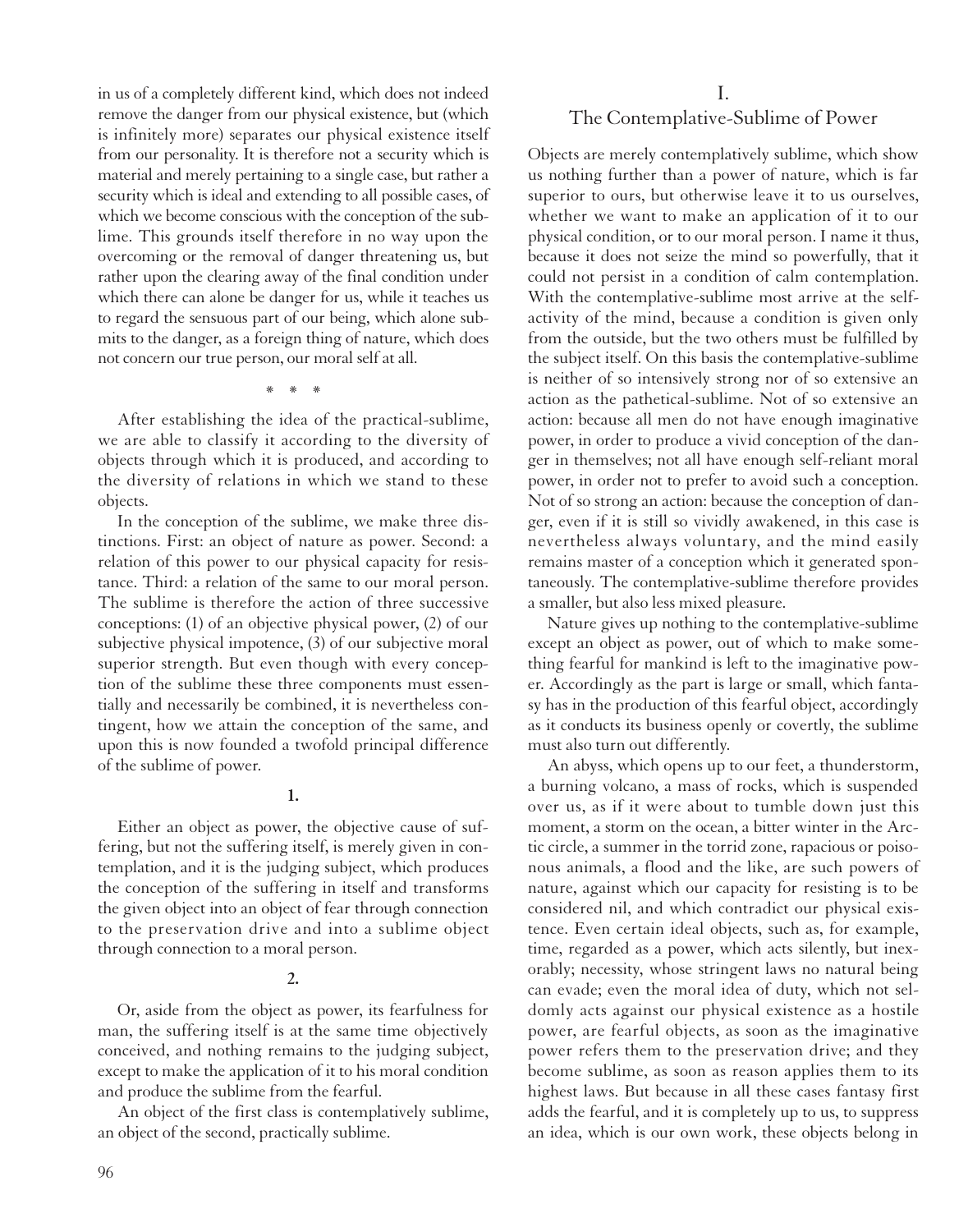the class of the contemplative-sublime.

But, the conception of danger nevertheless has a real basis here, and it merely requires the simple operation, to combine the existence of these things with our physical existence in a conception, and thus is the fearful present. Fantasy needs to insert nothing from its own means, but rather it holds itself only to that, which is given it.

But not rarely are objects of nature, indifferent in themselves, transformed subjectively through the intervention of fantasy into fearful powers, and it is fantasy itself which reveals the fearful not merely through comparison, but rather creates it on its own authority without having an adequate objective ground for it. This is the case with the extraordinary, and with the indeterminate.

To man in the condition of childhood, where the imaginative power works most freely, everything is frightful, which is unusual. In every unexpected phenomenon of nature, he believes he sees an enemy which is armed against his existence, and the preservation drive is immediately busy countering the attack. The preservation drive is in this period his unconditional master, and because this drive is anxious and cowardly, the rule of the same is a realm of terror and of fear. The superstition which arises in this epoch is therefore black and frightful, and even the morals bear this hostilely dark character. One finds man sooner armed than clothed, and his first grasp is for the sword, if he encounters a stranger. The custom of the ancient inhabitants of Tauris, to sacrifice to Diana every recent arrival whom misfortune led to their coast, had scarcely another source than fear, for only the



*Leonardo da Vinci, "Hurricane over horsemen and trees."*

badly educated, not the uneducated man, is so wild that he would rage against that which cannot harm him.

This fear before everything that is extraordinary is indeed now lost in the state of culture; but not so completely that a trace of it should not remain in the aesthetical contemplation of nature, where man voluntarily surrenders himself to the play of fantasy. The poets know this quite well and therefore do not neglect to employ the extraordinary at least as an ingredient of the fearful. A profound stillness, a great emptiness, a sudden illumination of the darkness, are in themselves very indifferent things, which distinguish themselves by nothing other than the extraordinary and the unusual. Nevertheless, they arouse a feeling of terror or at least strengthen the impression of the same and are therefore of use for the sublime.

If Virgil wants to fill us with horror about the infernal realm, he makes us especially attentive to the emptiness and stillness of the same. He calls it *loca nocte late tacentia,* vast silent fields of the night, *domos vacuas Ditis et inania regna,* empty dwellings and hollow kingdoms of Pluto.

In the initiations into the mysteries of the ancients, a fearful solemn impression was especially seen to, and for that purpose they especially also made use of silence. A profound silence gives the imaginative power a free sphere of play, and excites the expectation of something fearful, which shall come. In the saying of prayers, the silence of a fully assembled community is a very effective means to give fantasy an impetus and to place the mind in a solemn disposition. Even popular superstition makes use of it in its reveries; for, as is well known, a profound silence must be

> observed if one has to unearth a treasure. In the enchanted palaces that are found in fairy tales, a dead silence rules, which awakens dread, and it belongs to the natural history of the enchanted forests, that nothing living stirs therein. Also solitude is something fearful, as soon as it is prolonged and involuntary, as, for example, exile to an uninhabited island. A vastly extended desert, a lonely, manymile-long forest, wandering around on the boundless sea, are clear conceptions, which arouse dread, and are employed in poetry for the sublime. But here (with solitude) there is nevertheless already an objective basis of fear, because the idea of a great solitude also bears within itself the idea of helplessness.

> Fantasy shows itself still far more active making an object of terror out of the mysterious, the indeterminate, the impenetrable. Here it is actually in its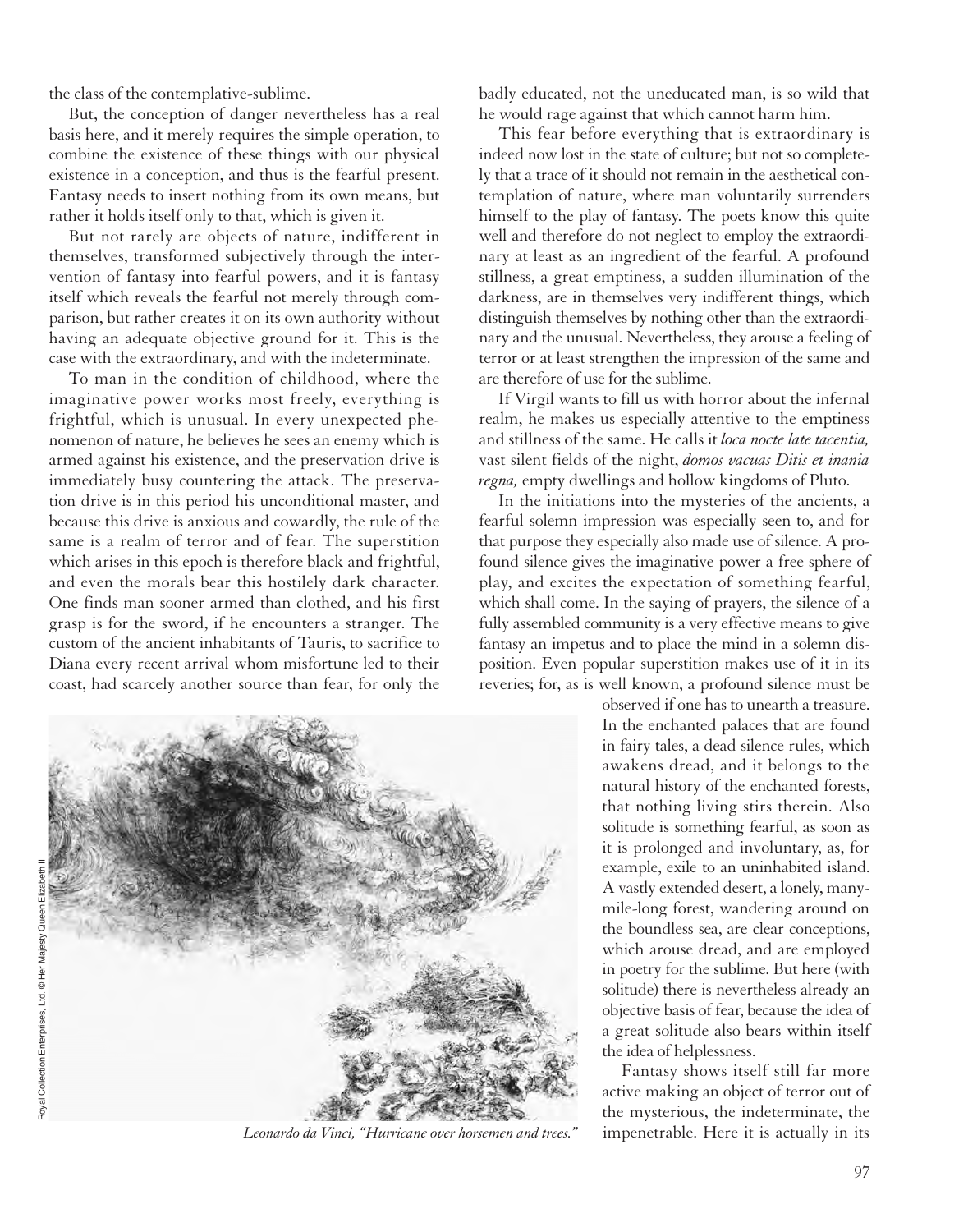element, for since reality places no limit on it, and its operations are limited to no particular case, the vast realm of possibilities stands open to it. But that it inclines directly to the frightful, and fears more than it hopes from the unknown, lies in the nature of the preservation drive, which guides it. Abhorrence works incomparably faster and more powerfully than desire, and for this reason it is the case, that we suspect something bad behind the unknown more than we expect something good.

Darkness is frightful, and just for this reason suitable for the sublime. But, it is not in itself frightful, but rather because it conceals the objects from us and therefore hands over to us the full sway of the imaginative power. As soon as the danger is clear, a great part of the fear disappears. The organ of sight, the first guardian of our existence, fails to work for us in the darkness, and we feel ourselves defenselessly exposed to the hidden danger. For this reason superstition places all ghostly phenomena in the midnight hour, and the realm of the dead is conceived as a realm of eternal night. In the poetic works of Homer, where mankind still speaks its most natural language, darkness is represented as one of the greatest evils.

There lies the land and the city of the Cimmerian people. These grope about constantly in night and fog, and never does

The god of the shining sun look radiantly upon them, But rather frightful night envelops these wretched men. *Odyssey,* Book XI

"Jupiter," the brave Ajax calls out in the dark of the battle, "free the Greeks from the darkness. Let it become day, let these eyes see, and then, if you will, let me fall in the light." *Iliad*

The *indeterminate* is also an ingredient of the frightful, and on no other basis than because it gives freedom to the imaginative power, to paint the image according to its own discretion. The determinate, on the contrary, leads to distinct cognition, and removes the object from the arbitrary play of fantasy, while it subjects it to the understanding.

Homer's representation of the underworld becomes all the more fearful just because it swims, as it were, in a mist, and the ghostly forms in Ossian are nothing except the vaporous cloud formations, to which fantasy arbitrarily gives the contour.

Everything which is veiled, everything mysterious, contributes to the frightful, and is for this reason capable of the sublime. Of this kind is the inscription which one read at Sais in Egypt over the temple of Isis: "I am everything which is, which has been, and which will be. No mortal man has lifted my veil." Just this uncertainty and mystery gives something dreadful to the men's conceptions of the future after death; these feelings are expressed very successfully in Hamlet's well-known soliloquy.

The account, which Tacitus gives us, of the solemn procession of the goddess Hertha, becomes fearfully sublime through the darkness which he spreads over it. The carriage of the goddess disappears in the interior of the forest, and no one employed in this mysterious service comes back alive. With awe one asks oneself, what that may indeed be, which to him who sees it, results in the loss of life, *quod tantum morituri vident.*

All religions have their mysteries, which maintain a holy horror, and just as the majesty of Divinity resides behind the curtain in the Holy of Holies, the majesty of kings also is wont to surround itself with mystery, in order to keep the respect of its subjects in continuous tension through this artificial invisibility.

These are the most excellent subspecies of the contemplative-sublime of power, and since they are grounded in the moral determination of man, which is common to all men, one is justified in presupposing a susceptibility for it in all human subjects, and the lack of the same cannot be excused as with merely sensuous emotions through a play of nature, but rather may be attributed to the subject as an imperfection. Sometimes one finds the sublime of cognition combined with the sublime of power, and the effect is all the greater, if not merely the sensuous capacity for resistance, but also even the capacity for representation, finds its limits in an object, and sensuousness with its twofold demand is dismissed.

#### II.

#### The Pathetic-Sublime

If an object is objectively given to us not merely as power in general, but rather at the same time as a power destructive to man, if it therefore does not merely show its power, but rather really expresses it hostilely, then the imaginative power is no longer free to refer it to the preservation drive, but rather it must, it is compelled objectively thereto. But actual suffering permits no aesthetical judgment, it cancels the freedom of the mind. Therefore, it may not be the judging subject, on whom the fearful object demonstrates its destructive power, i.e., we may not suffer ourselves, but rather merely sympathetically. But even sympathetic suffering is already too aggressive for sensuousness, if the suffering has existence outside of us. Sympathetic suffering outweighs all aesthetical pleasure. Only when suffering is either mere illusion and fiction, or (in the case that it had occurred in reality) when it is not directly presented to the senses, but rather to the imaginative power, can it become aesthetical and produce a feeling of the sublime. The conception of